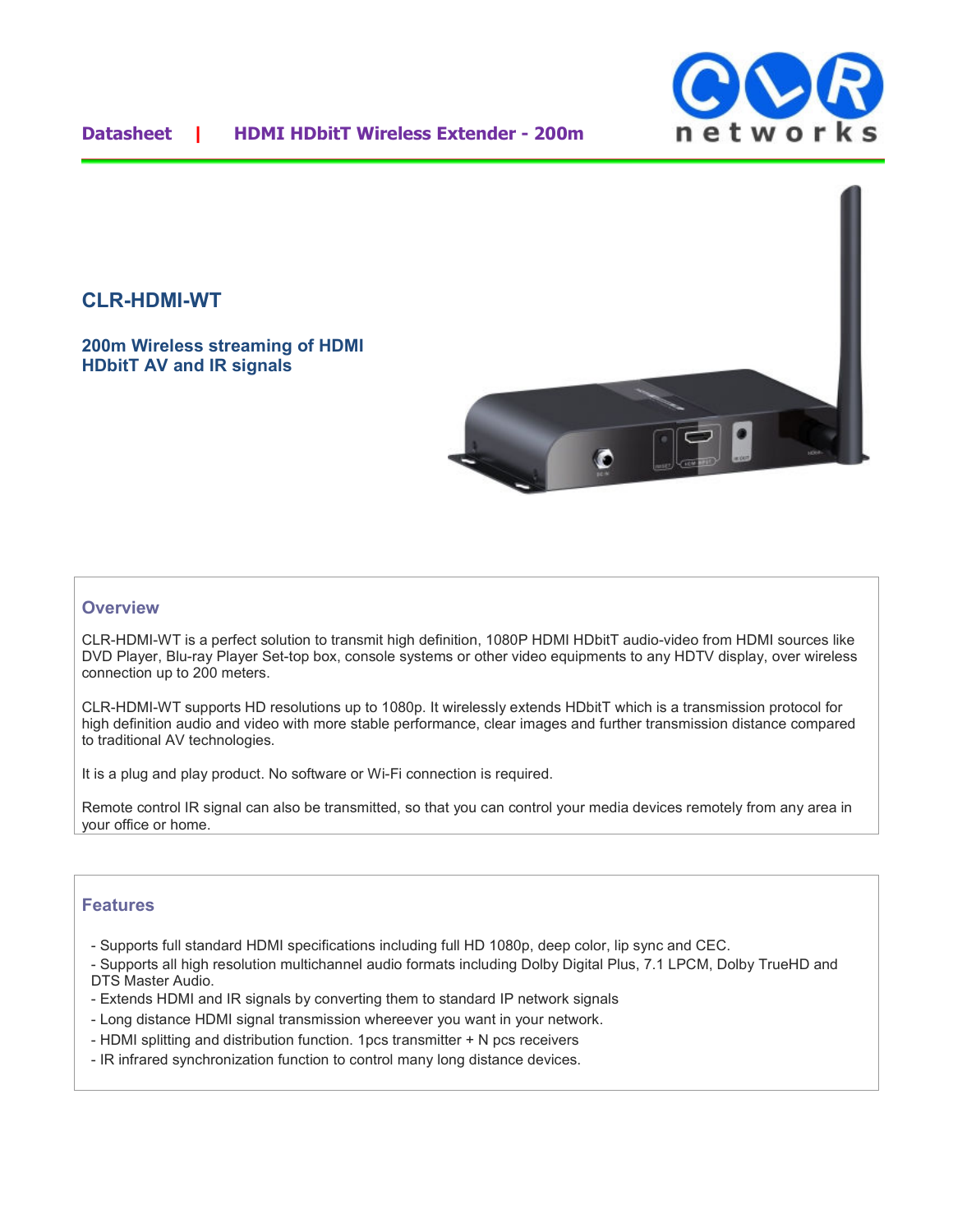

# **Datasheet | HDMI HDbitT Wireless Extender - 200m**